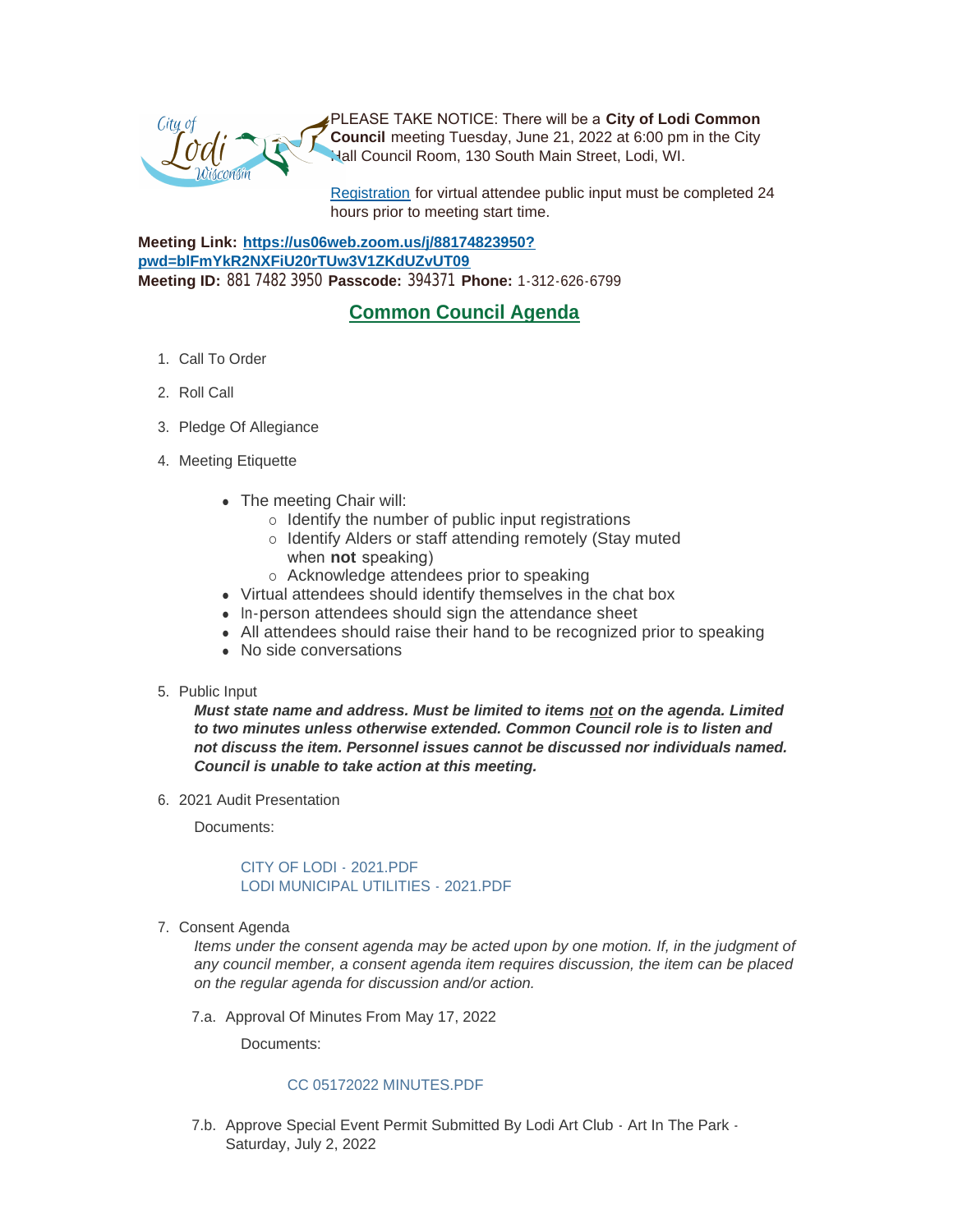Documents:

# [ART IN THE PARK SPECIAL EVENT 2022.PDF](http://www.cityoflodi.us/AgendaCenter/ViewFile/Item/15135?fileID=12038)

7.c. Approve Special Event Permit Submitted By Lodi Ag Fair - July 7 - 10, 2022

Documents:

# [LODI AG FAIR.PDF](http://www.cityoflodi.us/AgendaCenter/ViewFile/Item/15132?fileID=12035)

7.d. Approve Special Event Permit Submitted By The Lodi Community Action Team For The Community Night Out On Tuesday, August 2, 2022

Documents:

# [COMMUNITY NIGHT OUT SPECIAL EVENT APPLICATION.PDF](http://www.cityoflodi.us/AgendaCenter/ViewFile/Item/15181?fileID=12074)

7.e. Approve Special Event Permit Submitted By Friends Of The Lodi Public Library For The Library Run/Walk - Saturday, August 13, 2022

Documents:

# [LIBRARY RUN WALK.PDF](http://www.cityoflodi.us/AgendaCenter/ViewFile/Item/15177?fileID=12049)

7.f. Approve Special Event Permit Submitted By Reach Out Lodi - Chalk The Walk -Friday, August 12, 2022

Documents:

# [CHALK THE WALK 2022.PDF](http://www.cityoflodi.us/AgendaCenter/ViewFile/Item/15133?fileID=12036)

7.g. Approve Special Event Permit Submitted By Lodi CREW For The Youth Triathalon -Saturday, August 20, 2022

Documents:

# [CREW YOUTH TRIATHALON SPECIAL EVENT APPLICATION.PDF](http://www.cityoflodi.us/AgendaCenter/ViewFile/Item/15180?fileID=12073)

7.h. Approve Special Event Permit Submitted By Lodi FFA Alumni - Tractor Pull & Demo Derby - August 26 - 27, 2022

Documents:

#### [FFA ALUMNI TRACTOR PULL AND DEMO DERBY APPLICATION 8 27](http://www.cityoflodi.us/AgendaCenter/ViewFile/Item/15134?fileID=12037)  2022.PDF

- 8. Columbia County Supervisor Report
- 9. Library Report (Director Alex LeClair)

Documents:

# [LIBRARY UPDATE JUNE 2022.PDF](http://www.cityoflodi.us/AgendaCenter/ViewFile/Item/15267?fileID=12143)

- 10. Public Works & Utility Committee Report
	- 10.a. Resolution Accepting Terrace Vista 2 Improvements And Approving A Reduction In The Letter Of Credit

Documents: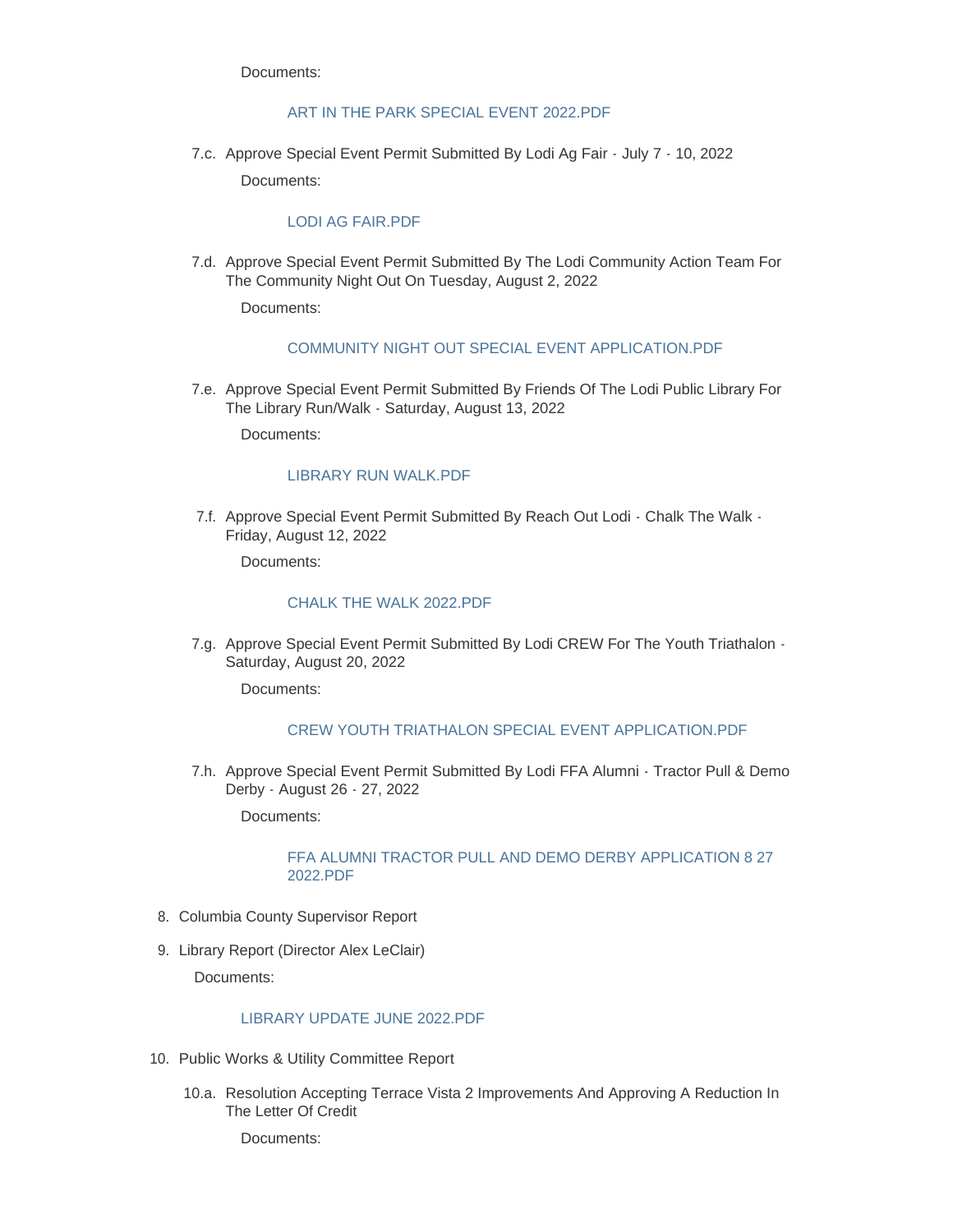#### [00080114 TERRACE VISTA PHASE 2\\_APPROVAL\\_06032022.PDF](http://www.cityoflodi.us/AgendaCenter/ViewFile/Item/15247?fileID=12176) [RESOLUTION 22-33 ACCEPTING TERRACE VISTA 2 IMPROVEMENTS](http://www.cityoflodi.us/AgendaCenter/ViewFile/Item/15247?fileID=12177)  AND APPROVING REDUCTION IN LETTER OF CREDIT.PDF

10.b. Resolution Approving The 2021 CMAR

Documents:

[2021 CMAR.PDF](http://www.cityoflodi.us/AgendaCenter/ViewFile/Item/15248?fileID=12145) [RESOLUTION 22-34 CONCERNING THE ELECTRONIC 2021](http://www.cityoflodi.us/AgendaCenter/ViewFile/Item/15248?fileID=12147)  COMPLIANCE MAINTENANCE ANNUAL REPORT.PDF

- 11. Public Safety Committee Report
	- 11.a. Ordinance To Amend Chapter 325-3 Parking, Stopping And Standing Regulated Documents:

[ORDINANCE 554 AMEND PARKING 6 17 2022.PDF](http://www.cityoflodi.us/AgendaCenter/ViewFile/Item/15244?fileID=12155)

11.b. Ordinance Creating Section 325.10.2 Golf Carts Regulated Of The City Of Lodi Code Documents:

# [ORDINANCE A-555 CREATING SECTION 325 10.2 GOLF CARTS](http://www.cityoflodi.us/AgendaCenter/ViewFile/Item/15245?fileID=12156)  REGULATED.PDF

11.c. Ordinance To Amend Chapter 284 Snowmobiles Of The City Of Lodi Code To Add ATV And UTV Regulations

Documents:

# [ORDINANCE A 556 AMEND SNOWMOBILES ADD ATV UTV 6 17](http://www.cityoflodi.us/AgendaCenter/ViewFile/Item/15246?fileID=12158)  2022.PDF

- 12. Parks Committee Report
	- 12.a. Resolution Authorizing The Conversion Of Two City Tennis Courts To Four Pickleball **Courts**

Documents:

[RESOLUTION 22-35 CONVERTING TENNIS COURTS TO PICKLEBALL](http://www.cityoflodi.us/AgendaCenter/ViewFile/Item/15242?fileID=12159)  COURTS.PDF

12.b. Resolution Authorizing Application For Lodi Area Community Endowment (LACE) Grant For Permanent Pickleball Courts

Documents:

[LODI AREA COMMUNITY ENDOWMENT GRANT DRAFT 060722.PDF](http://www.cityoflodi.us/AgendaCenter/ViewFile/Item/15077?fileID=12128) [RESOLUTION 22-36 APPROVING LACE GRANT \(PICKLEBALL](http://www.cityoflodi.us/AgendaCenter/ViewFile/Item/15077?fileID=12148)  NETS).PDF

12.c. Resolution Accepting Bench And Approving Location At Doctor's Park

Documents:

[BENCH DONATION DOCTORS PARK.PDF](http://www.cityoflodi.us/AgendaCenter/ViewFile/Item/15243?fileID=12160) [RESOLUTION 22-37 ACCEPTING BENCH AND AUTHORIZING](http://www.cityoflodi.us/AgendaCenter/ViewFile/Item/15243?fileID=12161)  PLACEMENT IN DOCTORS PARK.PDF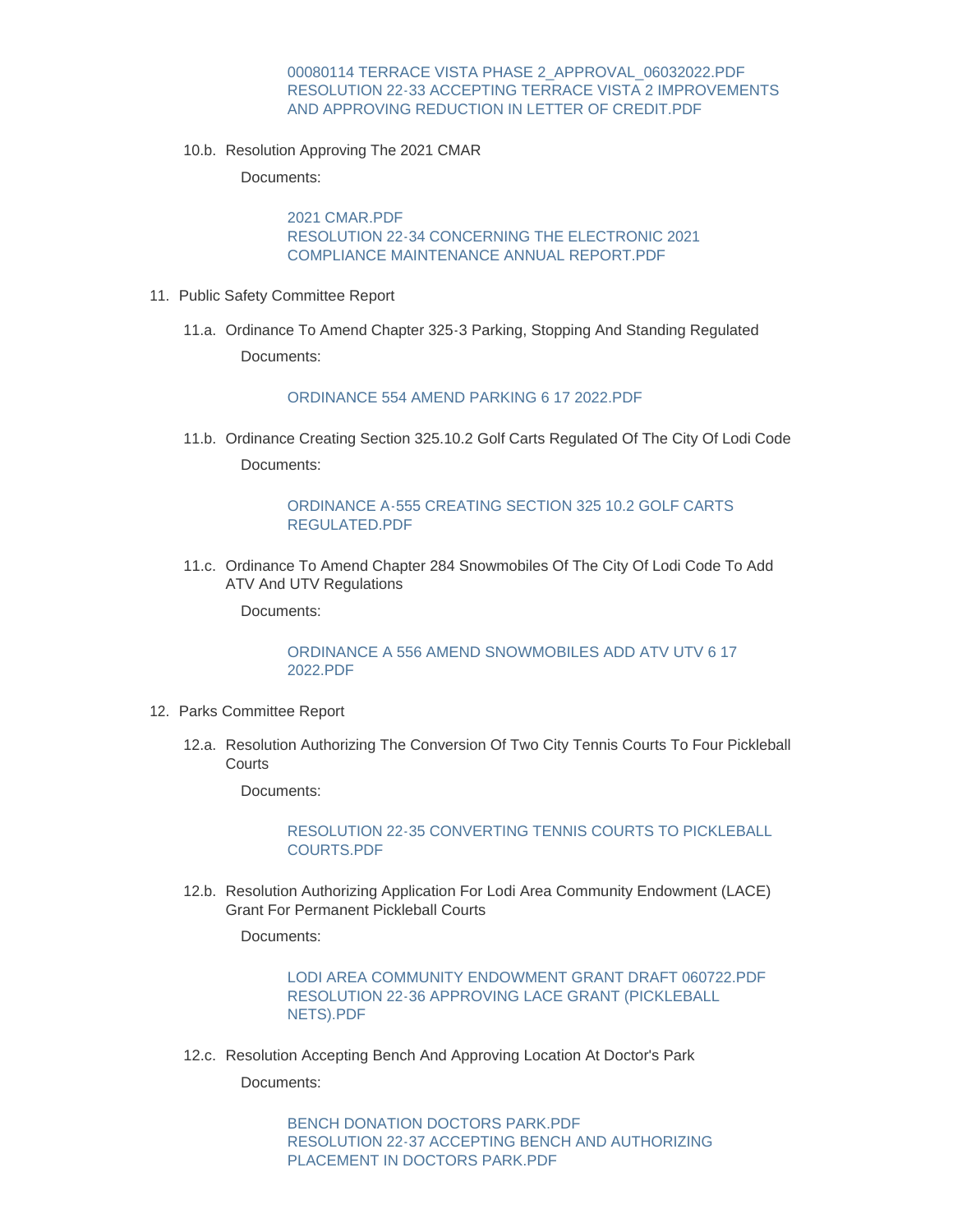- 13. Economic Development Committee Report
- 14. Finance & HR Committee Report
	- 14.a. Resolution Approving MSA Task Order 0080082 For Design & Bidding North Main St/Hwy 113 Utilities

Documents:

[00080082 TASK ORDER\\_HWY 113-NORTH MAIN STREET](http://www.cityoflodi.us/AgendaCenter/ViewFile/Item/15277?fileID=12154)  UTILITIES\_REV.PDF [RESOLUTION 22-38 APPROVING TASK ORDER WITH MSA \(NORTH](http://www.cityoflodi.us/AgendaCenter/ViewFile/Item/15277?fileID=12149)  MAIN ST STH 113 UTILITIES).PDF

14.b. Resolution To Authorize Extending Lease Agreement With 3 Degree Ventures LLC

Documents:

[RESOLUTION 22-39 AUTHORIZING LEASE AGREEMENT EXTENSION W](http://www.cityoflodi.us/AgendaCenter/ViewFile/Item/15278?fileID=12153)  3 DEGREE VENTURES.PDF

14.c. Resolution Authorizing Purchase Of Pool Vacuum Replacement

Documents:

[WAVE 100 QUOTE.PDF](http://www.cityoflodi.us/AgendaCenter/ViewFile/Item/15280?fileID=12144) [RESOLUTION 22-41 AUTHORIZING REPLACEMENT OF AUTOMATED](http://www.cityoflodi.us/AgendaCenter/ViewFile/Item/15280?fileID=12162)  POOL VACUUM.PDF

14.d. Resolution Authorizing Agreement With Associated Bank

Documents:

[CITY OF LODI CONTRACT 7.1.22 TO 6.30.23.PDF](http://www.cityoflodi.us/AgendaCenter/ViewFile/Item/15279?fileID=12151) [RESOLUTION 22-40 APPROVING RENEWAL OF AN AGREEMENT WITH](http://www.cityoflodi.us/AgendaCenter/ViewFile/Item/15279?fileID=12152)  ASSOCIATED BANK, N.A. TO PROVIDE PRIMARY BANKING SERVICES.PDF

14.e. Resolution Authorizing Purchase Agreement Or Authorizing Intent To Purchase An Electric Bucket Truck For Inclusion In 2023 Budget

Documents:

[LODI MV607 4X2 CUSTOMER QUOTE ELECTRIC CAB CHASSIS.PDF](http://www.cityoflodi.us/AgendaCenter/ViewFile/Item/15281?fileID=12165) [220314 LODI VST6000-2.PDF](http://www.cityoflodi.us/AgendaCenter/ViewFile/Item/15281?fileID=12164) [LODI COMPARISON PDF.PDF](http://www.cityoflodi.us/AgendaCenter/ViewFile/Item/15281?fileID=12163) RESOLUTION 22-42 AUTHORIZING PURCHASE AGREEMENT OR [INTENT TO PURCHASE UTILITY BUCKET TRUCK \(2023 DELIVERY\).PDF](http://www.cityoflodi.us/AgendaCenter/ViewFile/Item/15281?fileID=12170)

14.f. Resolution Authorizing Opening Of Krainik Restrooms

Documents:

[RESOLUTION 22-43 AUTHORIZING OPENING OF KRAINIK RESTROOMS](http://www.cityoflodi.us/AgendaCenter/ViewFile/Item/15282?fileID=12169)  (GOERES PARK).PDF

15. Plan Commission Report

15.a. Ordinance Amendment To Chapter 340-32 C-2 Central Business District Core To